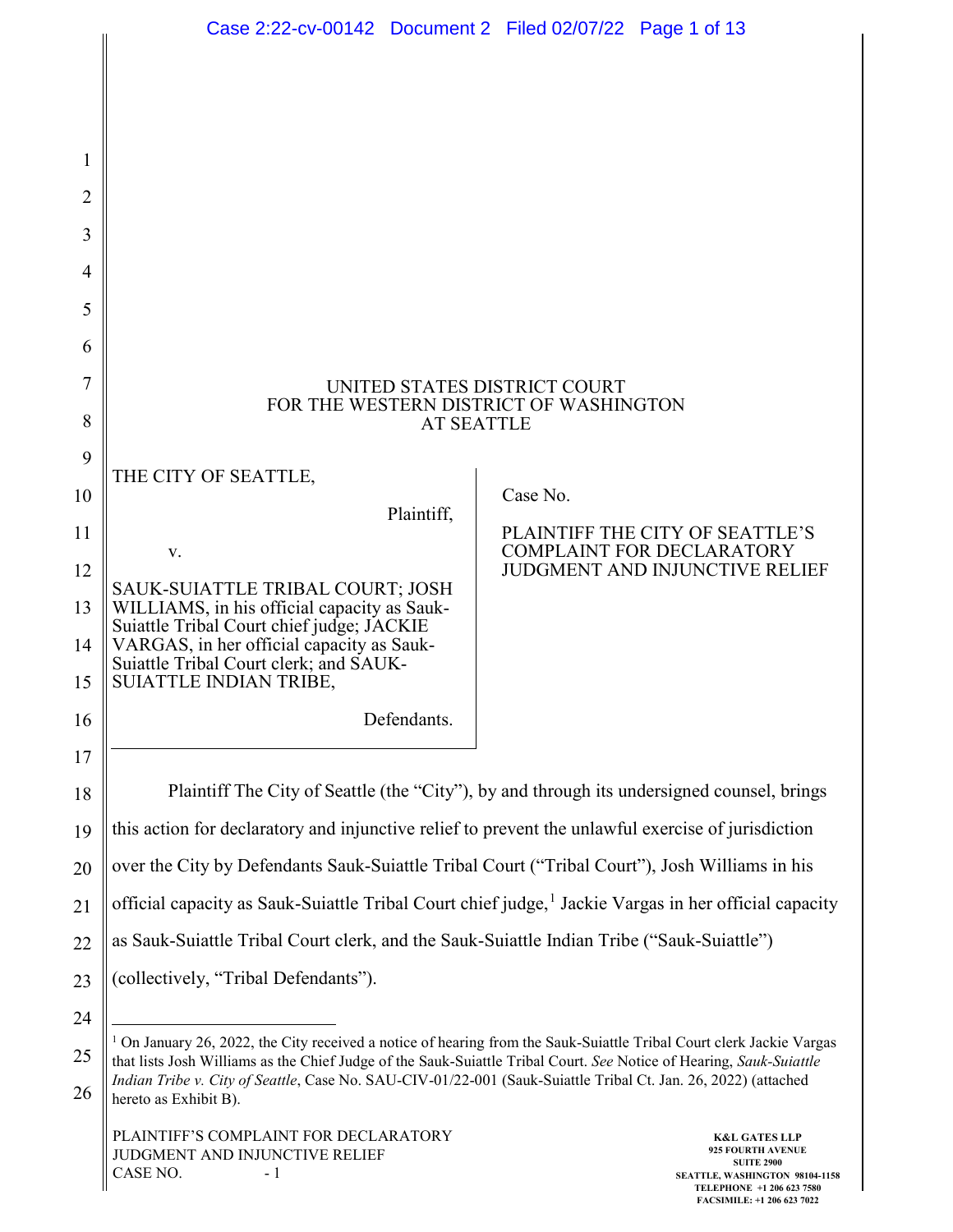## **I. INTRODUCTION**

2 3 4 5 6 7 1. On January 6, 2022, Sauk-Suiattle filed a civil complaint for declaratory relief against the City in Tribal Court. *See* Amended Civil Complaint for Declaratory Judgment, *Sauk-Suiattle Indian Tribe v. City of Seattle*, Case No. SAU-CIV-01/22-001 (Sauk-Suiattle Tribal Ct. Jan. 18, [2](#page-1-0)022) (the "Tribal Court Complaint") (attached hereto as Exhibit A).<sup>2</sup> Sauk-Suiattle filed its suit in its capacity as a tribal nation and as the Sahkuméhu for and on behalf of Tsuldaxʷ  $(salmon).<sup>3</sup>$  $(salmon).<sup>3</sup>$  $(salmon).<sup>3</sup>$ 

8 9 10 11 2. The Tribal Court Complaint concerns the City's operation of the Skagit River Hydroelectric Project, Federal Energy Regulatory Commission ("FERC") Project No. 553 (the "Project") and the alleged effects of the Project's dams, reservoirs and generating facilities (collectively, the "Project Dams") on, *inter alia*, Sauk-Suiattle's usufructuary fishing rights.

12 13 14 15 16 17 18 19 20 21 3. Tribal courts lack jurisdiction over nonmembers' conduct that occurs offreservation. *See Philip Morris USA, Inc. v. King Mountain Tobacco Co.*, 569 F.3d 932, 937–38 (9th Cir. 2009). Even within the boundaries of a tribal reservation, the inherent authority of tribal courts does not extend to nonmembers unless one of the two narrow exceptions articulated by the U.S. Supreme Court in *Montana v. United States*, 450 U.S. 544, 565–66 (1981), apply. Here, the Tribal Court has no authority over the City and the Tribal Court Complaint because the City is not a member of the Sauk-Suiattle Tribe and all of the alleged conduct Sauk-Suiattle complains of occurs off-reservation. Moreover, even if Sauk-Suiattle were able to show that there was conduct that occurred on the Sauk-Suiattle Reservation or fee land within Sauk-Suiattle Reservation boundaries, neither of the *Montana* exceptions apply.

22 23 24 4. This Complaint seeks a declaratory judgment, as well as injunctive and other relief, pursuant to 28 U.S.C. §§ 2201–2202 to prevent the Tribal Defendants' unlawful exercise of jurisdiction over the City in connection with the Tribal Court Complaint.

<sup>25</sup>

<span id="page-1-1"></span><span id="page-1-0"></span><sup>26</sup> <sup>2</sup> Sauk-Suiattle filed an amended complaint on January 18, 2022.<br><sup>3</sup> According to the Tribal Court Complaint, Sahkuméhu denotes the Sauk-Suiattle and Tsuldax<sup>w</sup> means salmon in Lushootseed. Ex. A at A-1 n.2.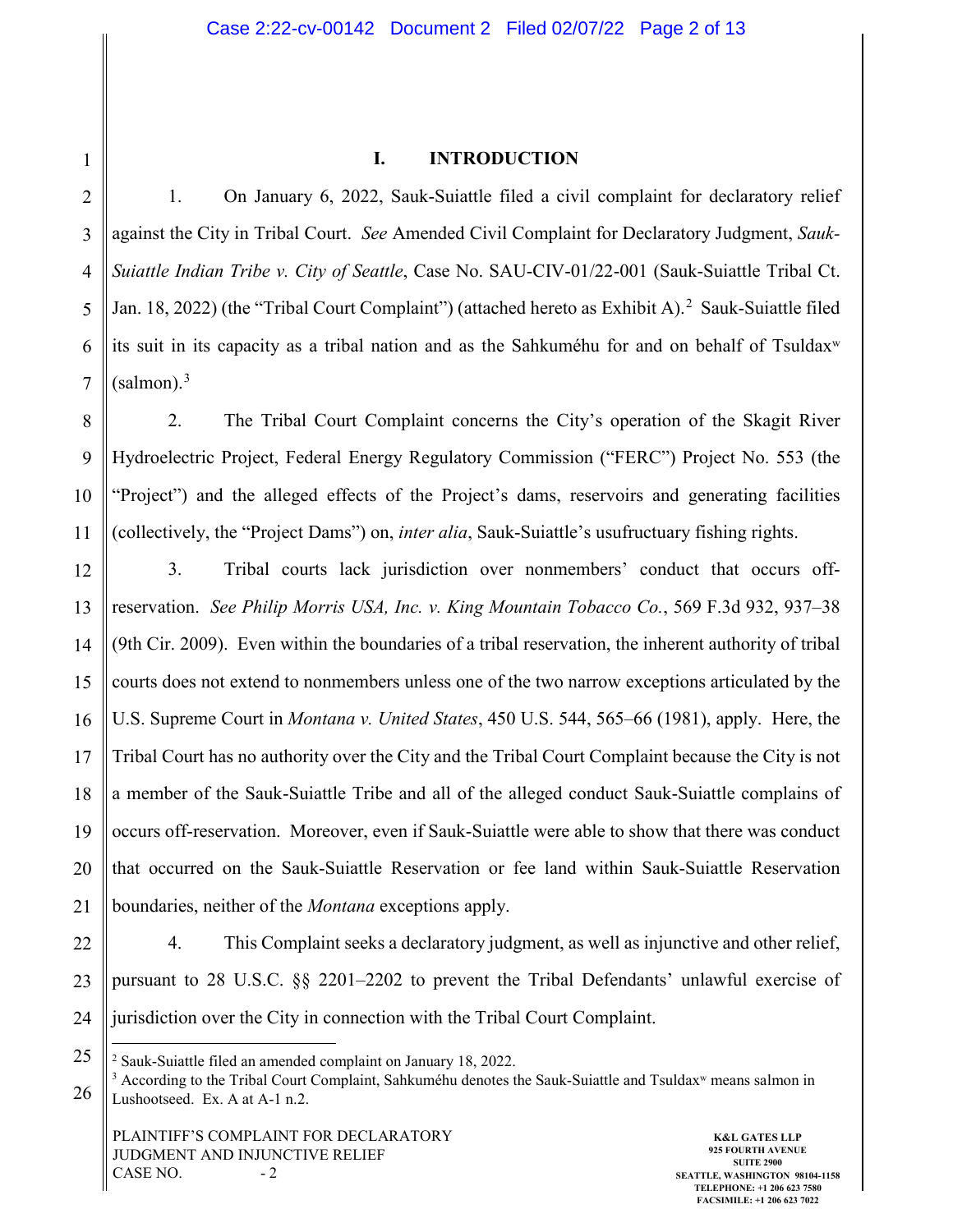1 2 3 5. Because there is no plausible or colorable assertion of tribal jurisdiction over the City, exhaustion of tribal remedies is not required before this Court can and should grant the City's request for declaratory and injunctive relief.

**II. JURISDICTION AND VENUE**

5 6 7 8 9 6. This Court has subject matter jurisdiction pursuant to 28 U.S.C. § 1331. *Nat'l Farmers Union Ins. Cos. v. Crow Tribe of Indians*, 471 U.S. 845, 852 (1985) ("The question whether an Indian tribe retains the power to compel a non-Indian property owner to submit to the civil jurisdiction of a tribal court is one that must be answered by reference to federal law and is a 'federal question' under § 1331.").

10 11 12 7. Venue is proper in this action pursuant to 28 U.S.C. § 1391(b), in that the City's claims for relief arose in the Western District of Washington (the "District"), and Tribal Defendants are located in this District.

13

4

**III. PARTIES**

14 15 16 17 8. The City is a municipal corporation in King County, Washington. *See* Seattle Charter, art. I, § 1. The City operates an electric utility through its City Light Department. *See*  Seattle Municipal Code ("SMC") 3.08.010 ("There shall be a City Light Department, consisting of the municipal light and power system"); *see also* SMC Chap. 21.49.

18 19 20 21 22 9. The Tribal Court is the tribal justice system created by Sauk-Suiattle pursuant to Sauk-Suiattle's Law and Order Code. *See* Sauk-Suiattle Indian Tribe, Law and Order Code, <https://sauk-suiattle.com/Documents/Law%20and%20Order%20code%202017.pdf> (last visited Feb. 7, 2022 at 10:55 a.m.). The adjudicatory authority of Sauk-Suiattle is vested in the Tribal Court. *See id.* at § 2.010.

23 24 10. Chief Judge Josh Williams is the Tribal Court judge assigned to the Tribal Court Complaint.[4](#page-2-0)

25

<span id="page-2-0"></span>26 4 *See* Ex. B.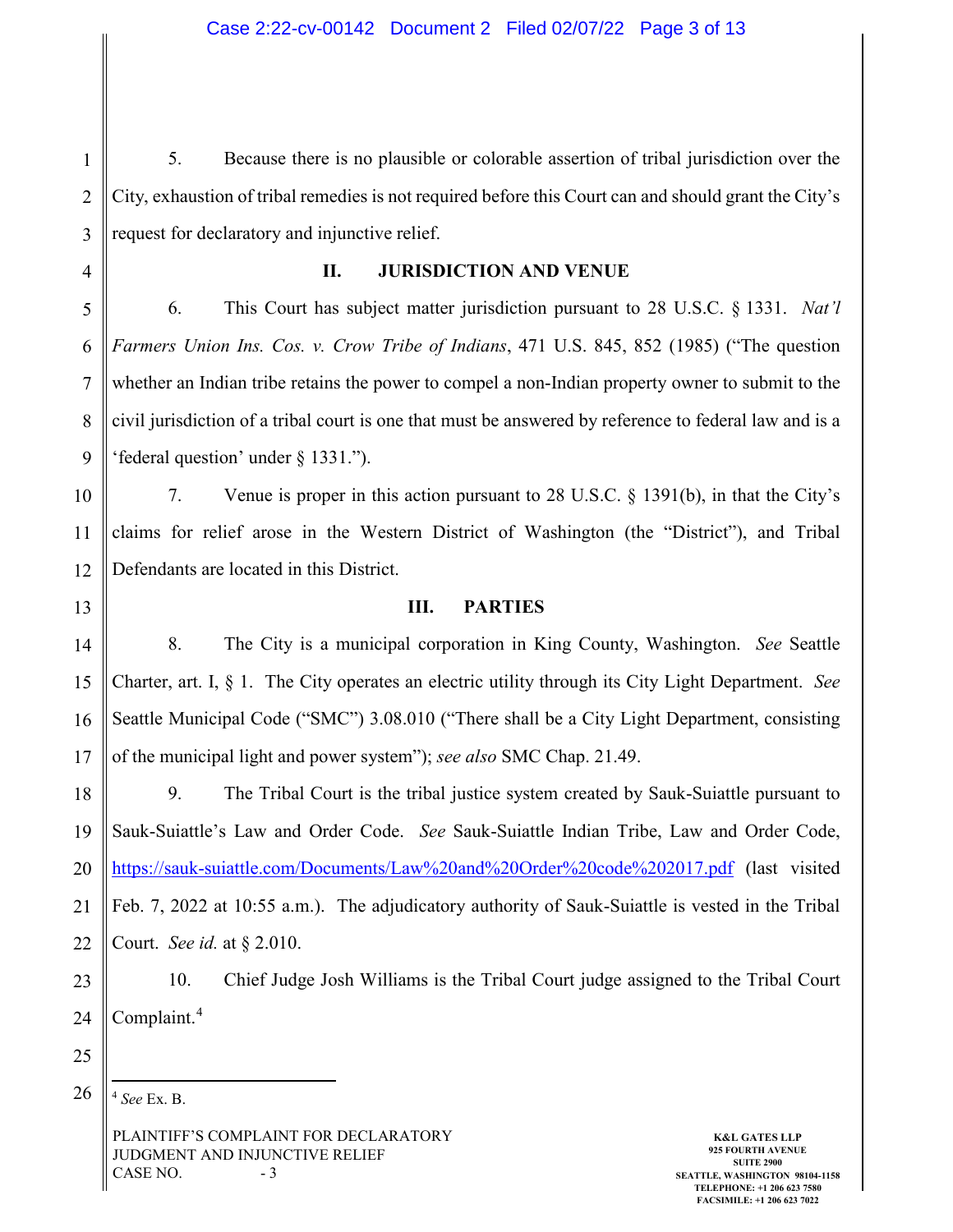11. Jackie Vargas is the Sauk-Suiattle Tribal Court clerk.<sup>[5](#page-3-0)</sup>

2 3 4 5 12. Sauk-Suiattle is a federally recognized Indian Tribe organized pursuant to the Indian Reorganization Act of 1934, 25 U.S.C. § 461 *et seq*., located in the State of Washington. Sauk-Suiattle's Reservation is located within the District, and the Tribal Defendants' principal place of business is 5318 Chief Brown Lane, Darrington, Washington 98241.

6

7

8

9

10

11

12

13

14

15

16

17

18

19

20

21

22

23

24

25

1

## **IV. FACTUAL BACKGROUND**

### **A. The Federal Power Act**

13. Under the Federal Power Act ("FPA"), FERC has broad, comprehensive authority to regulate the Project. *See* 16 U.S.C. § 791a *et seq*.; *California v. FERC*, 495 U.S. 490, 496, 110 S. Ct. 2024 (1990) (holding that the FPA establishes a "broad federal role in the development and licensing of hydroelectric power"). Specifically, the FPA authorizes FERC "to issue licenses . . . for the purpose of constructing, operating, and maintaining dams, water conduits, reservoirs, power houses, transmission lines, or other project works necessary or convenient . . . for the development, transmission, and utilization of power across, along, from, or in any of the streams or other bodies of water over which Congress has jurisdiction." 16 U.S.C. § 797(e).

14. A FERC license imposes conditions on the operator of a hydroelectric project to ensure "the adequate protection, mitigation, and enhancement of fish." *See* 16 U.S.C. § 803(a)(1). Section 18 requires FERC to order a licensee to construct, maintain, and operate fishways if prescribed by either the federal Secretary of Commerce or the Interior. *See id*. § 811.

15. Section 313 of the FPA establishes the procedure a party must follow to seek redress when it is aggrieved by an order issued by FERC. *See* 16 U.S.C. § 825l. An aggrieved party has 30 days after FERC issues its order licensing a hydroelectric project to request rehearing. *See id*. § 825l(a). The aggrieved party then has 60 days to petition for review to "the United States court of appeals for any circuit wherein the licensee or public utility to which the order relates is

<span id="page-3-0"></span>26 5 *Id.*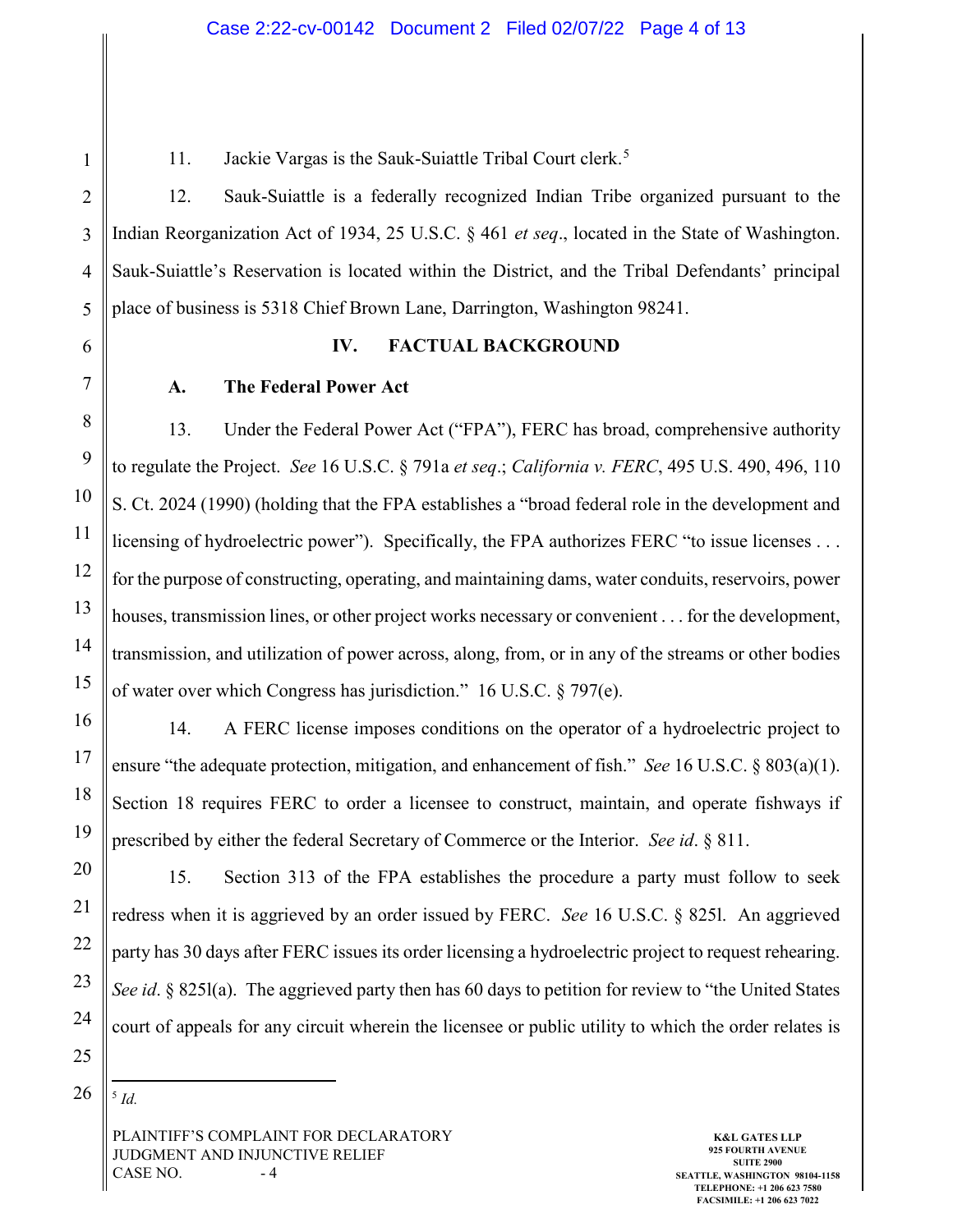1 2 3 4 5 6 located or has its principal place of business . . . [or] the United States Court of Appeals for the District of Columbia[.]" *See id.* § 825l(b). The United States Courts of Appeals accordingly have "exclusive" jurisdiction "to affirm, modify, or set aside" FERC's orders. *Id*.; *see City of Tacoma v. Taxpayers of Tacoma*, 357 U.S. 320, 336 (1958) ("[A]ll objections to [a FERC] order, to the license it directs to be issued, and to the legal competence of the licensee to execute its terms, must be made in the Court of Appeals or not at all.").

7

8

9

10

11

12

13

14

15

16

17

18

19

20

21

22

23

24

25

## **B. The Project**

16. The City, through its City Light department, owns and operates the Project under a license issued and administered by FERC under the FPA. The Project is located on the Skagit River. *See* Order Accepting Settlement Agreement, Issuing New License, and Terminating Proceeding, 71 FERC 61,159, 61,527 (May 16, 1995), 1995 WL 301337 ("1995 Relicensing Order") (attached hereto as Exhibit C). Sauk-Suiattle's Reservation is located in Skagit and Snohomish counties. *See* U.S. Census Bureau, 2020 Census - Tribal Tract Map: Sauk-Suiattle Reservation (Jun. 14, 2021) ("2020 Census Map").<sup>[6](#page-4-0)</sup> The Project Dams are not located on Sauk-Suiattle Reservation land or fee lands within the Sauk-Suiattle Reservation. The Project Dams are not located on any of the water bodies where Sauk-Suiattle has adjudicated treaty fishing rights. *See United States v. Washington*, 384 F. Supp. 312, 376 (W.D. Wash. 1974) ("*Boldt Decree*") (determining that Sauk-Suiattle's usual and accustomed fishing places "included Sauk River, Cascade River, Suiattle River and the following creeks which are tributary to the Suiattle River— Big Creek, Tenas Creek, Buck Creek, Lime Creek, Sulphur Creek, Downey Creek, Straight Creek, and Milk Creek," as well as "Bedal Creek, tributary to the Sauk River"); *see also* Order on Pending Motions at 9–13, *United States v. Washington*, No. C70-9213 RSM, ECF 47 (W.D. Wash. Oct. 26, 2021) (determining that the Skagit River was "unambiguously" and "intentionally" omitted

<span id="page-4-0"></span>26

 <sup>6</sup> *See* [https://www2.census.gov/geo/maps/DC2020/TribalTract/r3625\\_sauk-suiattle/DC20TT\\_FR3625.pdf.](https://www2.census.gov/geo/maps/DC2020/TribalTract/r3625_sauk-suiattle/DC20TT_FR3625.pdf)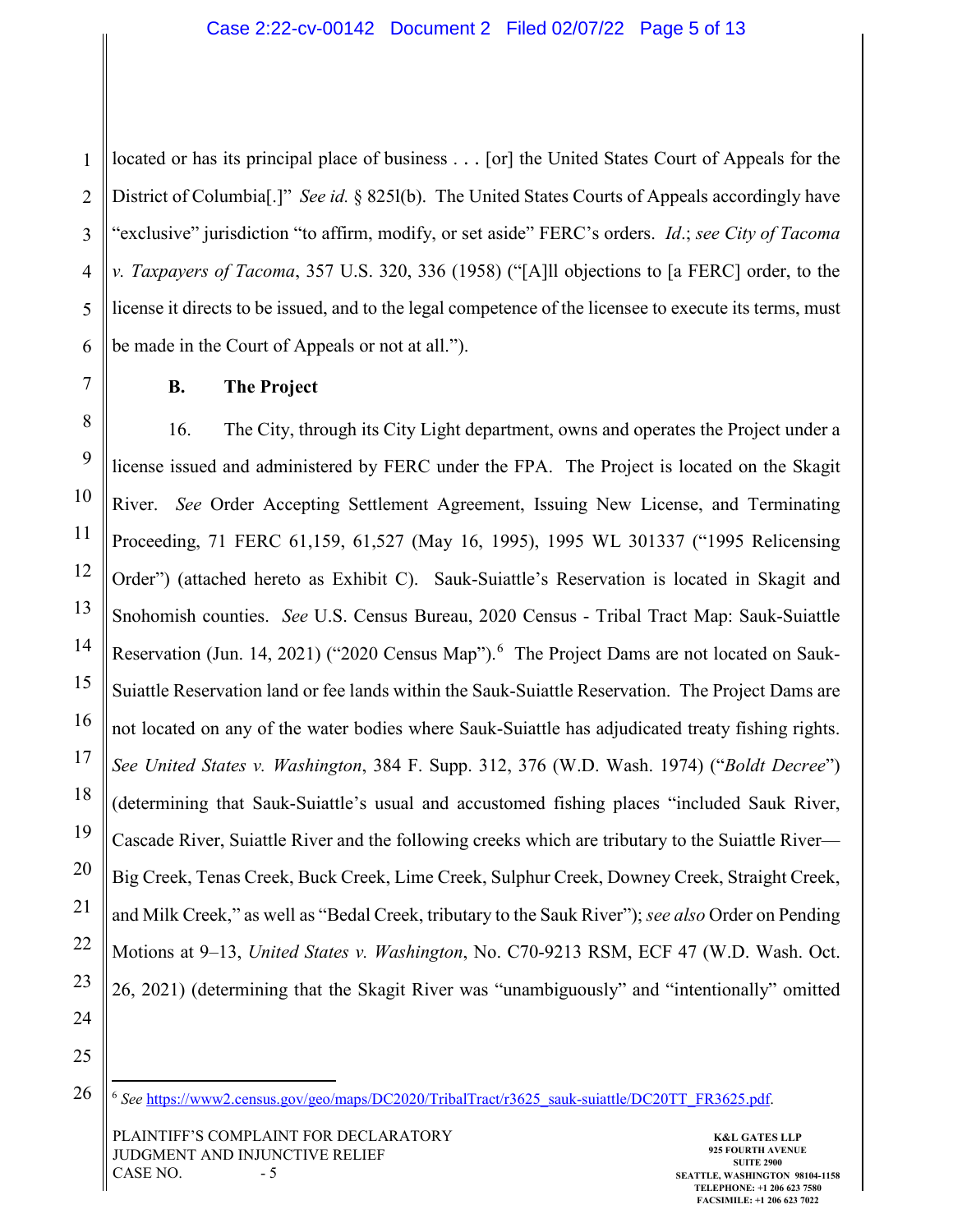1 2 from the list of Sauk-Suiattle's usual and accustomed fishing places) ("*Sauk-Suiattle Subproceeding*").

3 4 5 6 7 8 9 10 11 12 13 14 1[7](#page-5-0). The Project has operated since the early 1920s. 1995 Relicensing Order at 61,554.<sup>7</sup> In 1927, FERC's predecessor agency, the Federal Power Commission ("FPC"), licensed the Project for 50 years. *See* Federal Power Commission, License on Government Lands, Project No. 553, Washington, City of Seattle (Oct. 2[8](#page-5-1), 1927) ("1927 License") (attached hereto as Exhibit D)<sup>8</sup>; see also 1[9](#page-5-2)95 Relicensing Order at 61,527.<sup>9</sup> Sauk-Suiattle has availed itself of FERC's pervasive jurisdiction over the Project since at least 1978, entering into a 1981 settlement agreement with the City that established a flow regime and required flow-related fishery studies. Order Conditionally Approving Interim Offer of Settlement, 15 FERC 61,144 at 61,329 (May 12, 1981), 1981 WL 35104 (attached hereto as Exhibit E)[10;](#page-5-3) *see also* 1995 Relicensing Order at 61,527.[11](#page-5-4) Sauk-Suiattle expressly accepted the conditions that FERC imposed on its approval of the settlement. Order Declaring Interim Settlement Effective and Partially Releasing a Condition, 16 FERC 61,044 at 61,078 (July 24, 1981), 1981 WL 33308 (attached hereto as Exhibit F).<sup>[12](#page-5-5)</sup>

15 16 17 18 19 20 21 18. Approximately ten years later, in the proceeding on the City's application for a new license to replace the expired 1927 license, the City, Sauk-Suiattle, and others reached multiple settlement agreements, resolving "all issues related to [P]roject operation[s], fisheries, wildlife, recreation and aesthetics, erosion control, archaeological and historic resources, and traditional cultural properties." 1995 Relicensing Order at 61,527, 61,529.<sup>13</sup> Sauk-Suiattle signed onto the over-arching Offer of Settlement and the Fisheries Settlement Agreement (the "Fisheries Settlement Agreement"). *Id.* at 61,529<sup>[14](#page-5-7)</sup>; *see also* Offer of Settlement at 1, Skagit River

<span id="page-5-7"></span><span id="page-5-6"></span><span id="page-5-5"></span><span id="page-5-4"></span><span id="page-5-3"></span><span id="page-5-2"></span><span id="page-5-1"></span><span id="page-5-0"></span>PLAINTIFF'S COMPLAINT FOR DECLARATORY JUDGMENT AND INJUNCTIVE RELIEF  $CASE NO. - 6$ 23 24 25 26 7 Ex. C at C-54.  $8$  Ex. D at D-6.  $9$  Ex. C at C-2. <sup>10</sup> Ex. E at E-2, E-3. <sup>11</sup> Ex. C at C-3. <sup>12</sup> Ex. F at F-1. <sup>13</sup> Ex. C at C-3. <sup>14</sup> Ex. C at C-3.

**K&L GATES LLP 925 FOURTH AVENUE SUITE 2900 SEATTLE, WASHINGTON 98104-1158 TELEPHONE: +1 206 623 7580 FACSIMILE: +1 206 623 7022**

<sup>22</sup>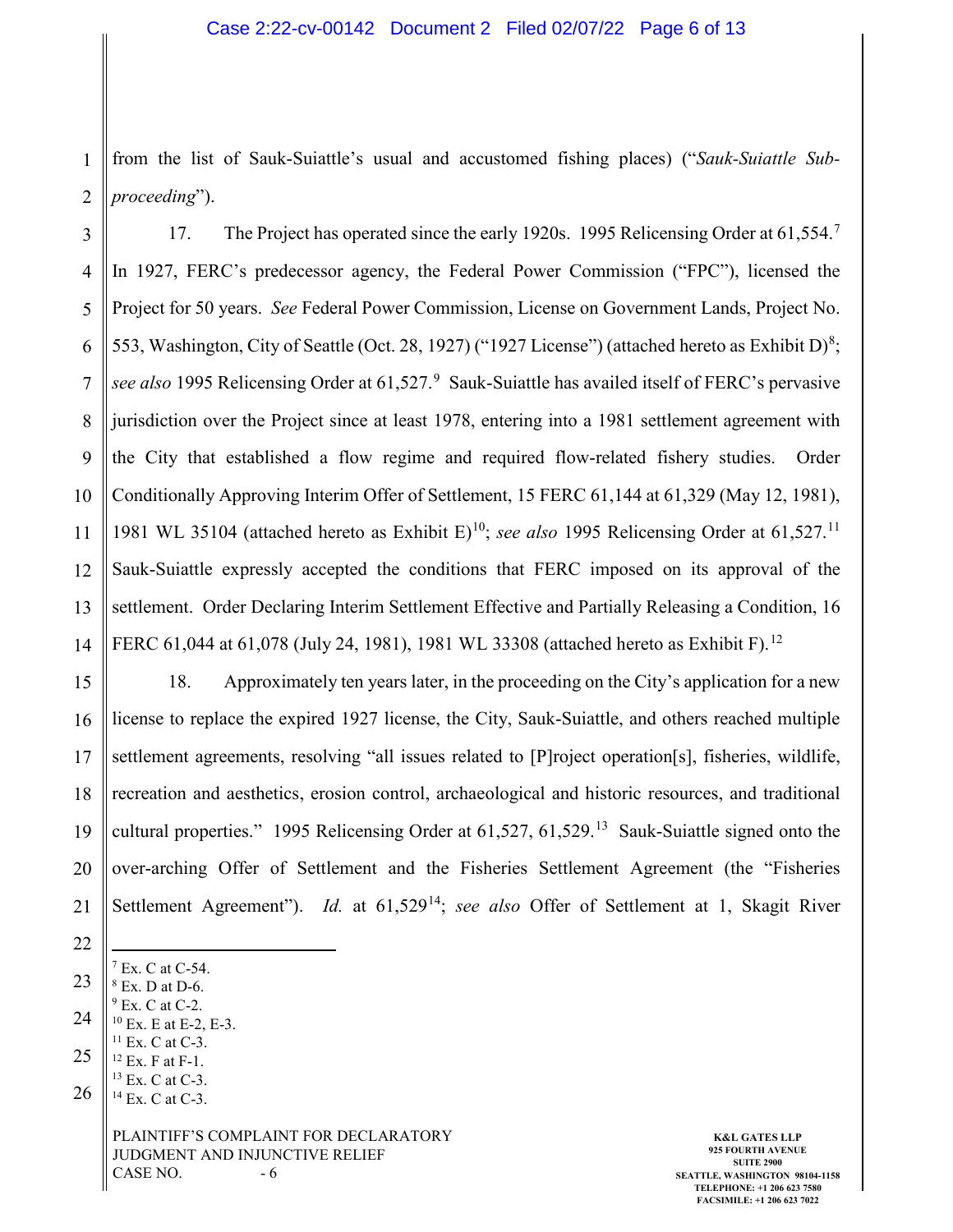#### Case 2:22-cv-00142 Document 2 Filed 02/07/22 Page 7 of 13

1 2 3 4 5 6 7 8 Hydroelectric Project No. 553, Dkt. No. EL 78-36 (FERC 1991) (attached hereto as Exhibit G).<sup>[15](#page-6-0)</sup> The Fisheries Settlement Agreement established the City's "obligations relating to fishery resources affected by the project, including numerous provisions to protect resident and migratory fish species." 1995 Relicensing Order at 61,530.<sup>[16](#page-6-1)</sup> FERC adopted the Fisheries Settlement Agreement through the 1995 Relicensing Order, which authorized maintenance and operation of the Project for another 30 years. *See id.* at 61,532.[17](#page-6-2) For the duration of the license, the Fisheries Settlement Agreement "establishes [the City's] obligations relating to fishery resources affected by the [P]roject." *Id*. at 61,530, 61,532.[18](#page-6-3)

9 10 11 12 13 14 15 16 19. Although the Secretaries of Commerce and the Interior could have required that the 1995 license include construction, maintenance, and operation of fishways, those agencies chose not to require fishways. Instead they, "along with" the other settling parties, including Sauk-Suiattle, concurred "all issues concerning environmental impacts from relicensing of the Project, as currently constructed, are satisfactorily resolved[.]" *Id*. at 61,535.[19](#page-6-4) FERC, therefore, did not require the City to construct and operate fishways at the Project, though FERC reserved its "authority to require fish passage in the future, should circumstances warrant" and "after notice and opportunity for hearing." *Id.* at  $61,535$ , n.28.<sup>[20](#page-6-5)</sup>

17 18 19 20 20. The 1995 Relicensing Order provided a 30-year license that will expire in 2025. Since early 2020, the City has been engaged in a multi-year FERC process to obtain a new license. Numerous federal and state resource agencies, affected Tribes (including Sauk-Suiattle), and interested parties are actively involved and again, fisheries issues are an important part of the

<span id="page-6-0"></span><sup>21</sup> <sup>15</sup> Ex. G at G-319.

<sup>16</sup> Ex. C at C-8.

<span id="page-6-2"></span><span id="page-6-1"></span><sup>22</sup> <sup>17</sup> Ex. C at C-26.

<sup>18</sup> Ex. C at C-8, C-14, C-15.

<span id="page-6-4"></span><span id="page-6-3"></span><sup>23</sup> <sup>19</sup> Ex. C at C-18, C-19.

<span id="page-6-5"></span><sup>24</sup> 25 <sup>20</sup> Ex. C at C-19. In 2011, Sauk-Suiattle, City Light and other parties to the Fisheries Settlement Agreement revised it, but again did not require fishways. *See* Revised Fisheries Settlement Agreement, Skagit River Hydroelectric Project, FERC No. 553, at 2 (Jan. 2011) (attached hereto as Exhibit H, at H-10). FERC incorporated the Revised

Fisheries Settlement Agreement into the Project's License by *Order Amending License and Revising Annual Charges,* 144 FERC ¶ 62,044 (2013) at Ordering Paragraph (H) (revising Art. 404) (attached hereto as Exhibit I).

<sup>26</sup> *Id.* at para. 34.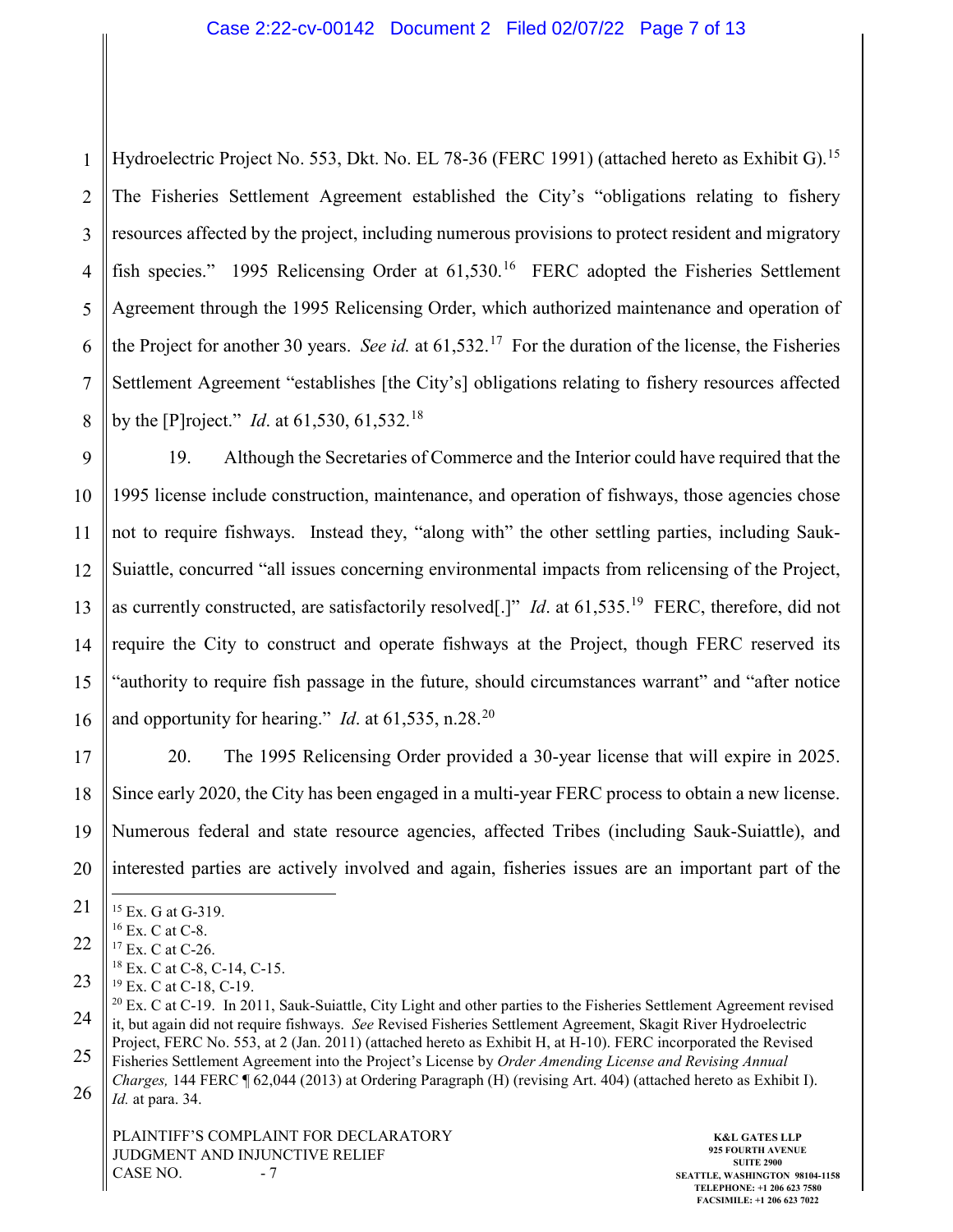1 process. *See* Study Plan Determination for the Skagit River Hydroelectric Project dated July 16, 2021 ("Study Plan Determination") (attached hereto as Exhibit J). Sauk-Suiattle commented on several aspects of the proposed study plan (*id.* at 1, 2, B-3, B-5, B-30),<sup>[21](#page-7-0)</sup> and the plan includes a study of the feasibility of fish passage at the Project. *Id.* at A-1–A-4.[22](#page-7-1) 

#### **C. The Tribal Court Complaint is Sauk-Suiattle's Third Attempt in Seven Months to Impermissibly, and Unsuccessfully, Litigate Fish Passage at the Project**

21. The Tribal Court Complaint is Sauk-Suiattle's third attempt since June 2021 to collaterally attack the Project's FERC license through an impermissible challenge to the City's operation and maintenance of the Project.

22. On or about June 30, 2021, Sauk-Suiattle filed its first lawsuit against the City in the Skagit County Superior Court, which the City removed to the Western District of Washington pursuant to 28 U.S.C. § 1441(a). *See* Notice of Removal to Federal Court, *Sauk-Suiattle Indian Tribe v. City of Seattle*, Case No. 2:21-cv-1014, ECF 1 (W.D. Wash. July 29, 2021). Sauk-Suiattle's complaint sought declaratory relief that the presence and operation of the Gorge Dam (one of the Project's three dams) without fish passage violated the constitutions of Washington and the United States, in addition to state and federal law. *Id*. at 2. On December 2, 2021, this Court granted the City's Motion to Dismiss. *See* Order Granting Motion to Dismiss at 2, *Sauk-Suiattle Indian Tribe v. City of Seattle*, Case No. 2:21-cv-1014, ECF 21 (W.D. Wash. Dec. 2, 2021) (attached hereto as Exhibit K). The Court agreed with the City that Sauk-Suiattle's action was an impermissible attack on the City's FERC license in violation of Section 313 of the FPA, and dismissed Sauk-Suiattle's action because the Court lacked jurisdiction to hear any of Sauk-Suiattle's claims. *Id*. at 14. Sauk-Suiattle has appealed the Court's dismissal to the Ninth Circuit. *See* Notice of Appeal, *Sauk-Suiattle Indian Tribe v. City of Seattle*, Case No. 2:21-cv-1014, ECF 22 (W.D. Wash. Dec. 13, 2021).

<span id="page-7-1"></span><span id="page-7-0"></span> $21$  Ex. J at J-1, J-2, J-10, J-12, J-37. <sup>22</sup> Ex. J at J-4– J-7.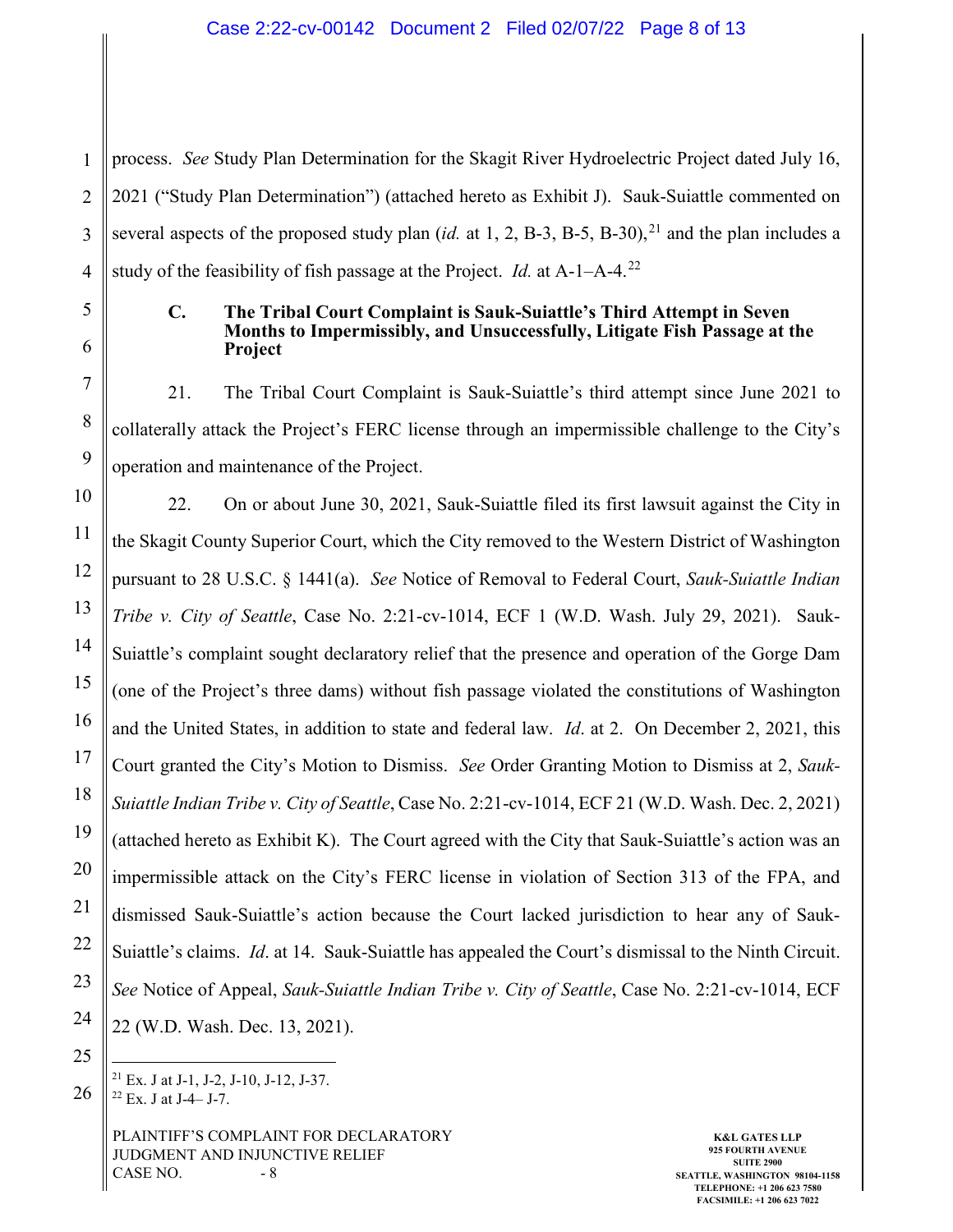#### Case 2:22-cv-00142 Document 2 Filed 02/07/22 Page 9 of 13

1 2 3 4 5 6 7 8 9 10 11 12 23. Sauk-Suiattle filed its second lawsuit against the City on September 17, 2021, and subsequently filed an amended complaint on November 19, 2021, this time in King County Superior Court. *See* Am. Compl. for Violations of Consumer Protection Act and for Certification as a Class Action and for Declaratory and Injunctive Relief, *Sauk-Suiattle Indian Tribe v. City of Seattle*, Case No. 21-2-12361-5 SEA, Dkt. 24 (King Cnty. Sup. Ct. Nov. 19, 2021). Sauk-Suiattle claimed that the City's statements regarding its operation of the Project without fish passage (1) amount to "greenwashing" in alleged violation of Washington's Consumer Protection Act, Chap. 19.86 RCW (the "CPA"), and (2) are a public and private nuisance in violation of state law. On January 14, 2022, at the conclusion of oral argument on the City's Motion to Dismiss, the court ruled that Sauk-Suiattle's claims lacked merit and granted the City's Motion to Dismiss. *See id.*  Dkt. 37.<sup>23</sup> On January 20, 2022, Sauk-Suiattle filed a Notice of Appeal to the Washington Court of Appeals, Division I. *See id*. Dkt. 38.

13 14 15 16 17 18 19 20 21 22 23 24. On January 6, 2022, Sauk-Suiattle filed the Tribal Court Complaint in Tribal Court. The Tribal Court Complaint contains four claims. Tribal Court Complaint at 14-15.<sup>[24](#page-8-1)</sup> First, Sauk-Suiattle claims that the Project Dams obstruct salmon in violation of the Treaty-based usufructuary property interests of Sauk-Suiattle and its members in contravention of the 1855 Treaty of Point Elliott ("1855 Treaty"). *Id.* at 14. Second, Sauk-Suiattle argues that the City's "blockage of water" constitutes an "arbitrary and capricious seizure" of salmon habitat and Sauk-Suiattle's water property rights in violation of the Fourth Amendment. *Id.* at 14-15. Third, Sauk-Suiattle argues that the City's operation of the Project has infringed upon its members' "religious and cultural practices" that are protected by the 1855 Treaty, the American Indian Religious Freedom Act, and the First Amendment. *Id.* at 15. And fourth, Sauk-Suiattle argues that the City's alleged disclaiming of responsibility for salmon decline has a "direct and proximate result of citizens

24

<span id="page-8-0"></span>25

<sup>&</sup>lt;sup>23</sup> Judge McCoy ruled from the bench. As directed by the court, the parties are currently drafting a joint proposed order dismissing the case.

<span id="page-8-1"></span><sup>26</sup> <sup>24</sup> *See* Ex. A.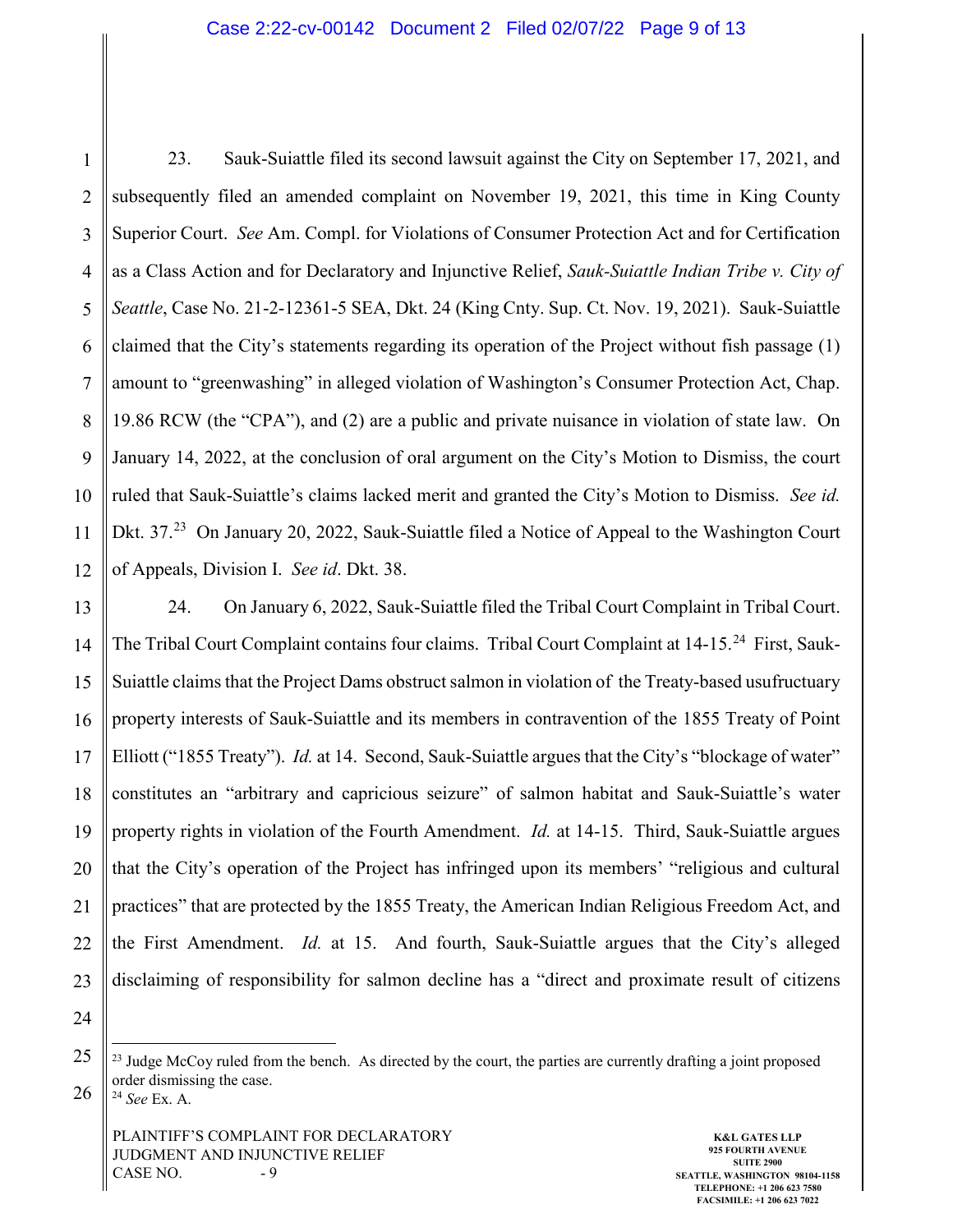1 2 placing the blame" on Sauk-Suiattle, which constitutes fraud and intentional or negligent infliction of emotional distress. *Id*.

3 4 5 6 25. Sauk-Suiattle invoked the Tribal Court's jurisdiction under "the inherent tribal sovereignty of the Sauk-Suiattle Indian Tribe, the Constitution and Bylaws of the Sauk-Suiattle Indian Tribe, the Law and Order Code of the Sauk-Suiattle Indian Tribe, *Montana v. United States*, 450 U.S. 544 (1981), and the natural laws of the Sauk-Suiattle Indian Tribe." *Id*. at 10.

7 8

9

10

11

## **FIRST CLAIM FOR RELIEF**

**V. CLAIMS FOR RELIEF**

#### **Declaratory Judgment**

26. Plaintiff re-alleges and incorporates by reference herein all allegations previously made in paragraphs 1 through 25 above.

12 13 14 15 27. An actual and justiciable controversy currently exists between the City and Sauk-Suiattle concerning the Tribal Court's jurisdiction over the City and the Tribal Court Complaint. A declaration by this Court as to the Tribal Court Complaint would terminate the controversy giving rise to this cause of action.

16 17 18 19 20 21 22 23 24 25 28. Tribal courts lack jurisdiction over nonmembers' conduct that occurs offreservation. *See Philip Morris USA, Inc. v. King Mountain Tobacco Co.*, 569 F.3d 932, 938 (9th Cir. 2009). Even within the boundaries of a tribal reservation, the inherent authority of tribal courts does not extend to nonmembers unless one of the two narrow exceptions articulated by the U.S. Supreme Court in *Montana v. United States*, 450 U.S. 544, 565–66 (1981), apply. First, "the tribe may regulate . . . the activities of nonmembers who enter consensual relationships with the tribe or its members." *Montana,* 450 U.S. at 565. Second, the U.S. Supreme Court stated that tribes may regulate "the conduct of non-Indians on fee lands within its reservation when that conduct threatens or has some **direct effect** on the political integrity, the economic security, or the health and welfare of the tribe." *Id.* at 566 (emphasis added).

26

PLAINTIFF'S COMPLAINT FOR DECLARATORY JUDGMENT AND INJUNCTIVE RELIEF CASE NO.  $-10$ 

**K&L GATES LLP 925 FOURTH AVENUE SUITE 2900 SEATTLE, WASHINGTON 98104-1158 TELEPHONE: +1 206 623 7580 FACSIMILE: +1 206 623 7022**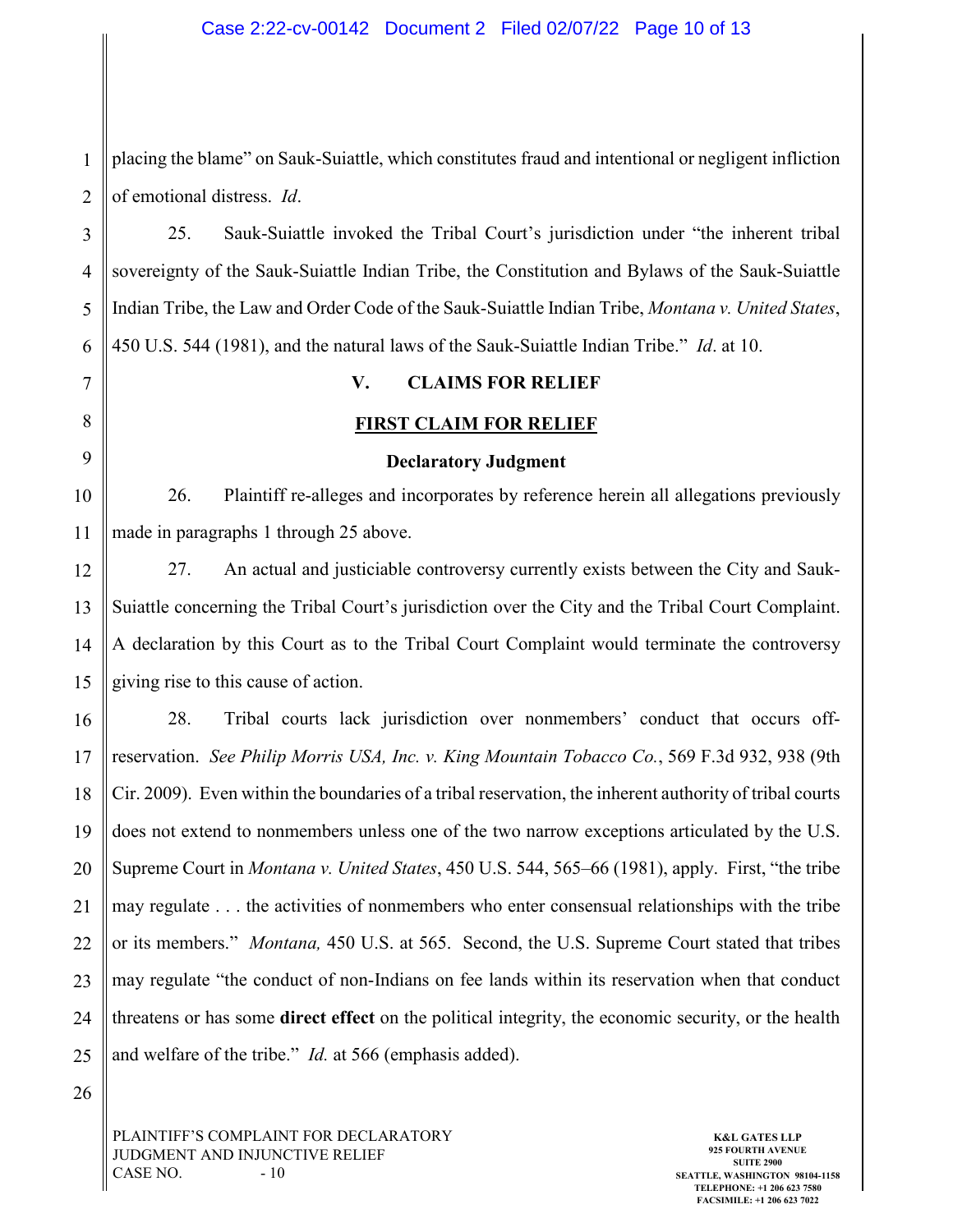1 2 3 4 5 6 29. The Tribal Court lacks jurisdiction over the City and the Tribal Court Complaint because the City is not a member of the Sauk-Suiattle Tribe and the City's conduct at issue in the Tribal Court Complaint did not occur on Sauk-Suiattle's Reservation or on fee lands within the boundaries of the Sauk-Suiattle Reservation. The City's operation of the Project Dams and allegedly tortious actions are all conduct that occurs off-reservation. The Tribal Court simply has no jurisdiction over the issues raised in the Tribal Court Complaint. *See id.* at 565.

7 8 9 10 11 12 30. Even assuming, *arguendo*, that there was conduct that occurred on the Sauk-Suiattle Reservation or fee land within Reservation boundaries (there was not), neither of the *Montana* exceptions apply. First, there is no consensual relationship between the City and the Sauk-Suiattle Tribe that would give rise to the Tribe having regulatory or adjudicatory authority over the City. Second, the City's off-reservation conduct cannot threaten or have any direct effect on the political integrity, economic security, or health and welfare of Sauk-Suiattle.

13 14 31. The Tribal Court Complaint exceeds the adjudicatory authority that the Tribal Court is permitted to exercise under federal law.

15 16 32. The City is entitled to a declaratory judgment that the Tribal Court lacks jurisdiction over the City and the Tribal Court Complaint.

17

18

## **SECOND CLAIM FOR RELIEF**

## **Injunctive Relief**

19 20 33. Plaintiff re-alleges and incorporates by reference herein all allegations previously made in paragraphs 1 through 32 above.

21 22 23 34. The City has been sued in Tribal Court.<sup>[25](#page-10-0)</sup> The City has no adequate or timely remedy at law to address the Tribal Court's unlawful exercise of authority over the City in relation to the Tribal Court Complaint, and this action is the City's only means for securing relief.

24

<span id="page-10-0"></span><sup>25</sup> 26 <sup>25</sup> Out of an abundance of caution, counsel for the City entered a limited notice of appearance in Tribal Court for the purpose of filing a motion to dismiss based on the Tribal Court's lack of jurisdiction. The City's motion to dismiss was filed in Tribal Court on February 4, 2022.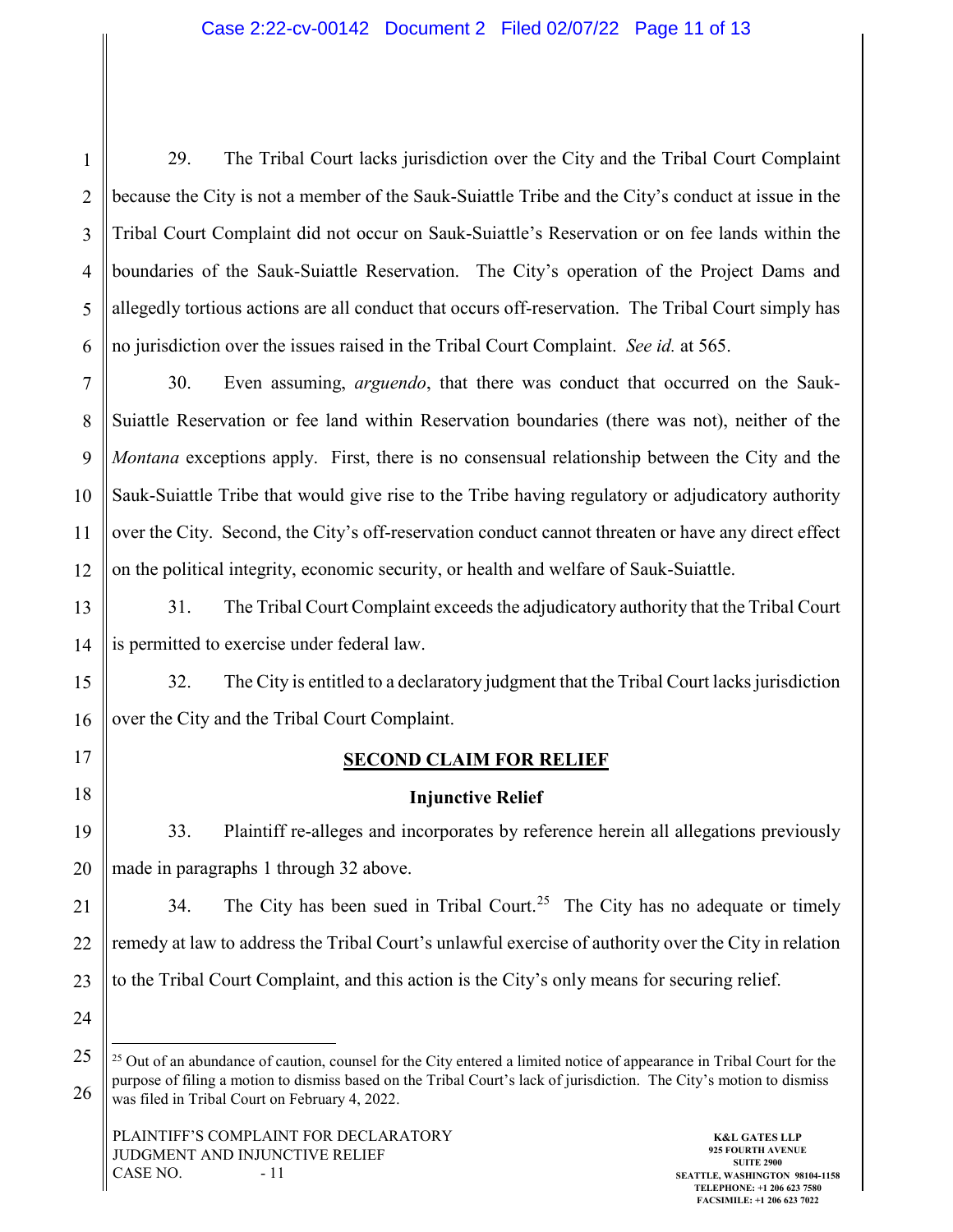### Case 2:22-cv-00142 Document 2 Filed 02/07/22 Page 12 of 13

1 2 3 4 35. While a party challenging tribal court jurisdiction in federal court generally needs to exhaust its tribal court remedies first, *see Nat'l Farmers Union Ins.*, 471 U.S. at 857, exhaustion is not required where, as here, it is plainly clear that the tribal court lacks jurisdiction. *Strate v. A-1 Contractors*, 520 U.S. 438, 459 n.14 (1997).

5 6 7 8 9 10 11 12 13 14 36. There is no plausible or colorable assertion of the Tribal Court's jurisdiction against the City for two reasons, and exhaustion of tribal court remedies is therefore not required. First, Sauk-Suiattle's claim is, at bottom, an impermissible attack on the City's FERC license in violation of Section 313 of the FPA, 42 U.S.C. § 825l(b). Federal appellate courts have exclusive jurisdiction over challenges to FERC orders. *City of Tacoma v. Taxpayers of Tacoma*, 357 U.S. 320, 336, 78 S. Ct. 1209, 2 L.Ed.2d 1345 (1958); Order Granting Motion to Dismiss at 14, *Sauk-Suiattle Indian Tribe v. City of Seattle*, Case No. 2:21-cv-1014, ECF 21 (W.D. Wash. Dec. 2, 2021).[26](#page-11-0) Sauk-Suiattle's claims in the Tribal Court Complaint represent an impermissible "veiled challenge" to the City's license 25 years too late. *Pub. Watchdogs v. S. California Edison Co., Inc.*, 984 F.3d 744, 765 (9th Cir. 2020).

15 16 17 18 37. Second, all of the City's actions challenged by Sauk-Suiattle in its Tribal Court Complaint occur off-reservation. Supreme Court precedent clearly provides that the Tribal Court does not have jurisdiction over nonmember activities occurring outside the boundaries of the Sauk-Suiattle Reservation. *See Montana*, 450 U.S. at 565.

19 20 21 22 38. Because there is no colorable assertion of the Tribal Court's jurisdiction against the City, exhaustion of tribal court remedies is not required, *see King Mountain Tobacco Co.*, 569 F.3d at 945, and the City is entitled to injunctive relief enjoining the Tribal Defendants from proceeding with and adjudicating the Tribal Court Complaint against the City.

- 23
- 24

## **VI. REQUEST FOR RELIEF**

WHEREFORE, the City respectfully requests the following relief:

25

A. A declaratory judgment pursuant to 18 U.S.C. § 2201 that the Tribal Court does

<span id="page-11-0"></span>26 26 Ex. K at K-14.